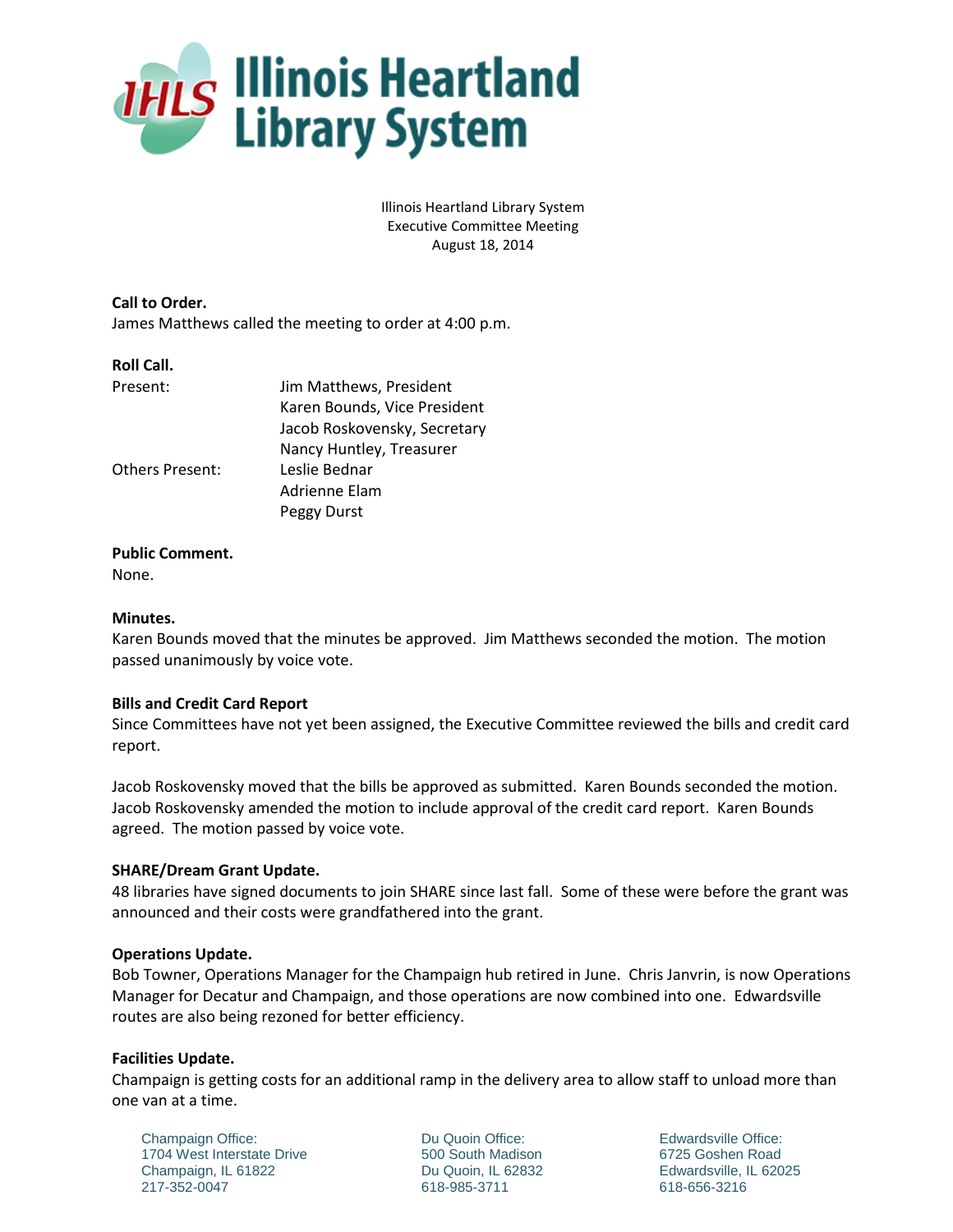

Air conditioners are installed in Edwardsville and working very well. Staff is still working on additional bids for the correction of mine subsidence.

The Du Quoin office has added outside seating for staff breaks and lunches.

### **Grants Update.**

No report.

# **Staffing Update**

Two staff members have been hired in Talking Books, one Machine Clerk and one Outreach Advisor. A temporary worker has been hired for accounting to do routine filing and other tasks during audit preparations.

# **Open Meetings Act**

**Unfinished Business** None.

#### **New Business**

The committee reviewed the committee assignments. A member at large for the Executive Committee has not yet been appointed. This will be added to the agenda for the Board meeting.

#### *Milford Area Public Schools #124*

Milford Area Public Schools is a newly consolidated district. Nancy Huntley moved that the Committee recommend membership approval. Karen Bounds seconded the motion. The motion passed by voice vote. Yes: Matthews, Huntley, Bounds. No: Roskovensky.

#### *Response to A&PC Grant*

Work continues on compiling additional documentation for our grant. Changes to the Plan of Service were approved by the Board in July. Budget revisions will be ready for approval at the Board meeting.

#### *Audit Update*

We are having difficulty finding dates that will work with the auditors and it is likely we will need to request a 30 day extension for the audit only. The Annual Report is due on September 30. Leslie Bednar will contact Anne Craig to request an extension.

#### *Annual Report*

Work has started on the Annual Report.

#### *Board Meeting Preferences*

The committee discussed possible times for Board meetings. Board members will be asked if they would prefer to change meeting time to 5 pm

#### *Board Agenda Format*